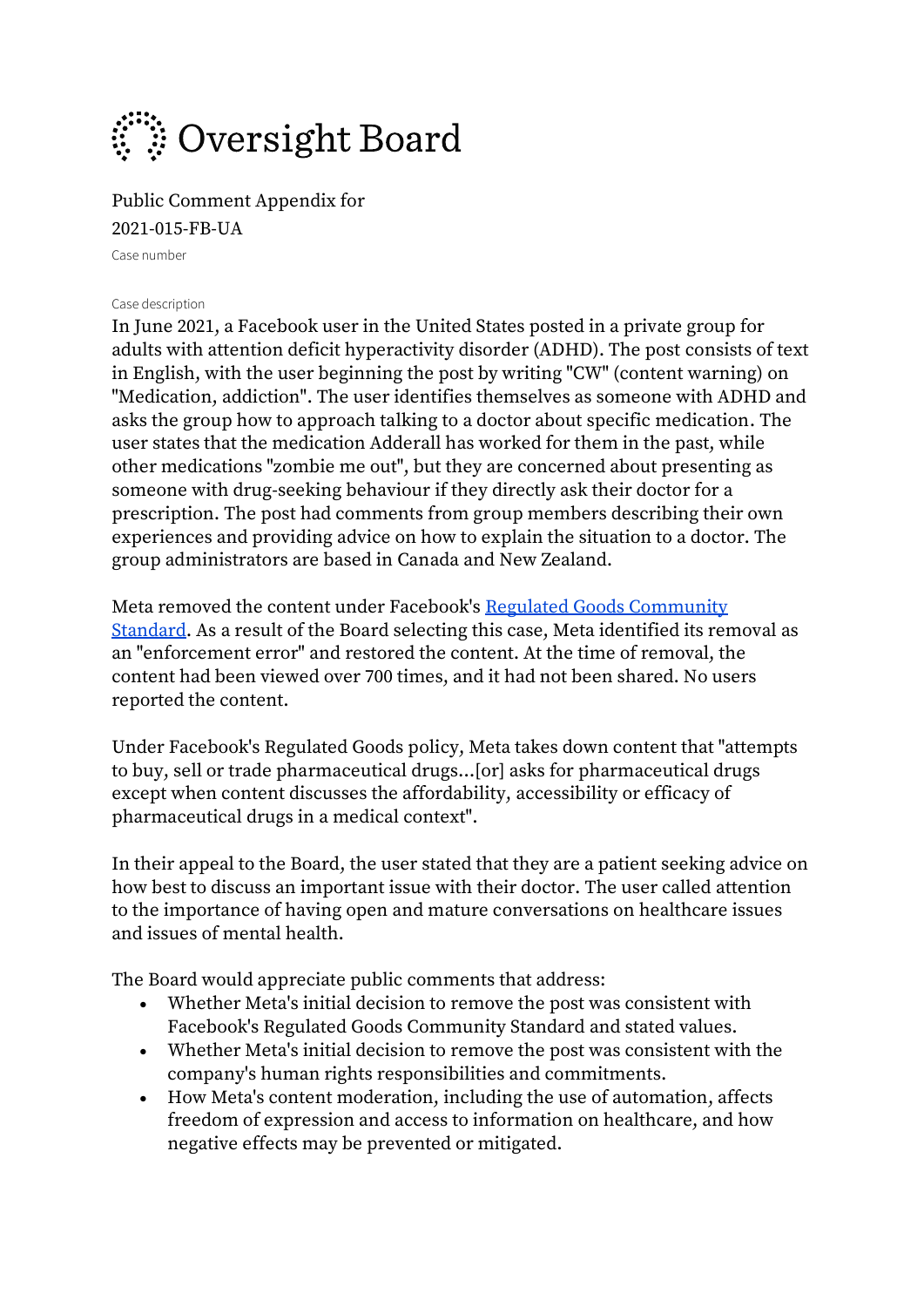- The impact of Facebook's content policies and their enforcement on discussions about pharmaceutical drugs, as well as users' ability to share and discuss mental health issues, including the potential stigmatisation of mental health issues.
- The role and impact of social media on abuse of prescription drugs.

In its decisions, the Board can issue policy recommendations to Meta. While recommendations are not binding, Meta must respond to them within 30 days. As such, the Board welcomes public comments proposing recommendations that are relevant to this case.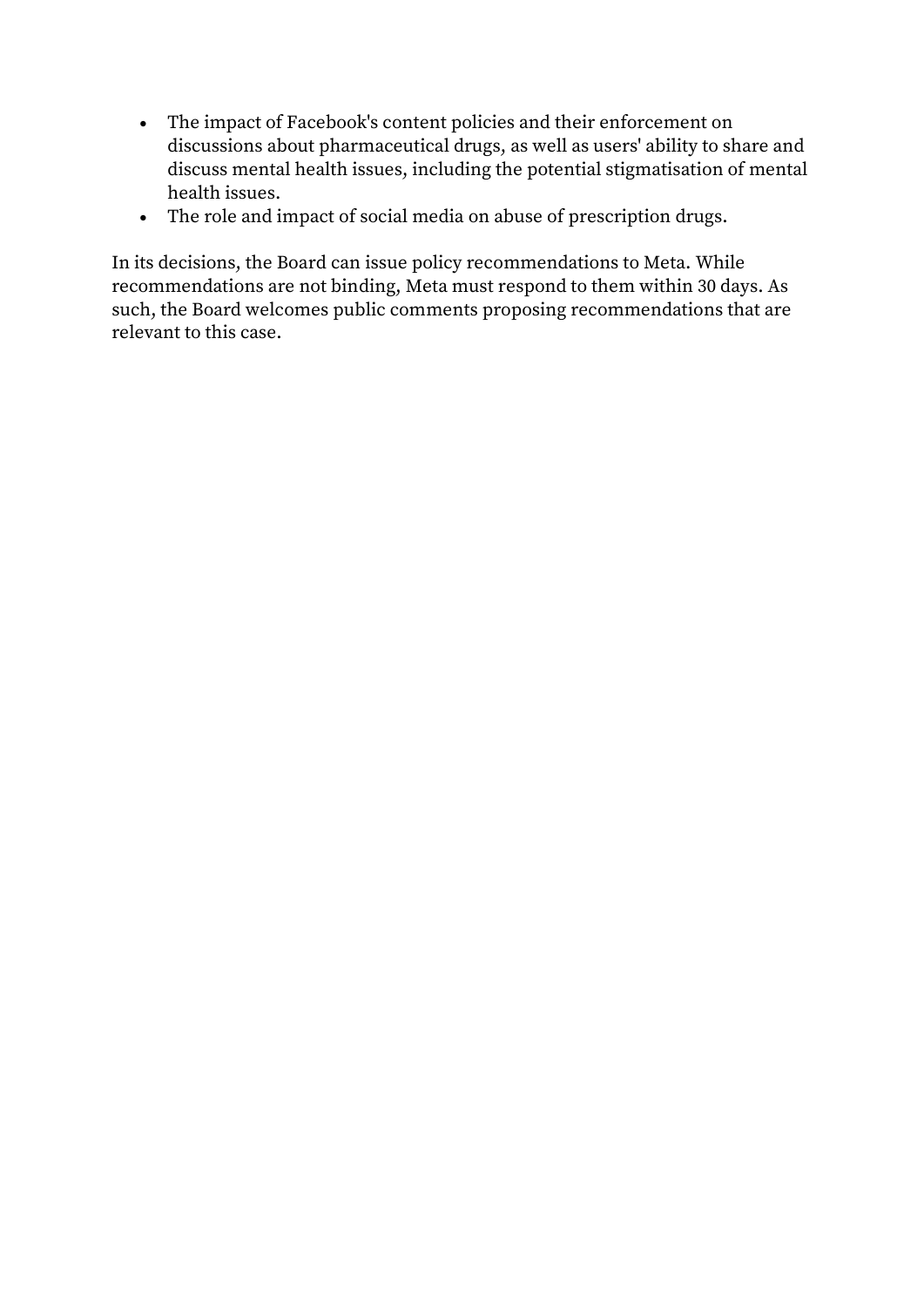

Public Comment Appendix for 2021-015-FB-UA Case number

The Oversight Board is committed to bringing diverse perspectives from third parties into the case review process. To that end, the Oversight Board has established a public comment process.

Public comments respond to case descriptions based on the information provided to the Board by users and Facebook as part of the appeals process. These case descriptions are posted before panels begin deliberation to provide time for public comment. As such, case descriptions reflect neither the Board's assessment of a case, nor the full array of policy issues that a panel might consider to be implicated by each case.

To protect the privacy and security of commenters, comments are only viewed by the Oversight Board and as detailed in the [Operational Privacy Notice.](https://osbcontent.s3-eu-west-1.amazonaws.com/OSB+Operational+Privacy+Notice.pdf) All commenters included in this appendix gave consent to the Oversight Board to publish their comments. For commenters who did not consent to attribute their comments publicly, names have been redacted. To withdraw your comment, please email [contact@osbadmin.com.](mailto:contact@osbadmin.com?subject=Public%20Comment%20Form)

To reflect the wide range of views on cases, the Oversight Board has included all comments received except those clearly irrelevant, abusive or disrespectful of the human and fundamental rights of any person or group of persons and therefore violating the [Terms for Public Comment.](https://osbcontent.s3-eu-west-1.amazonaws.com/Public+Comment+Terms+OSB.pdf) Inclusion of a comment in this appendix is not an endorsement by the Oversight Board of the views expressed in the comment. The Oversight Board is committed to transparency and this appendix is meant to accurately reflect the input we received.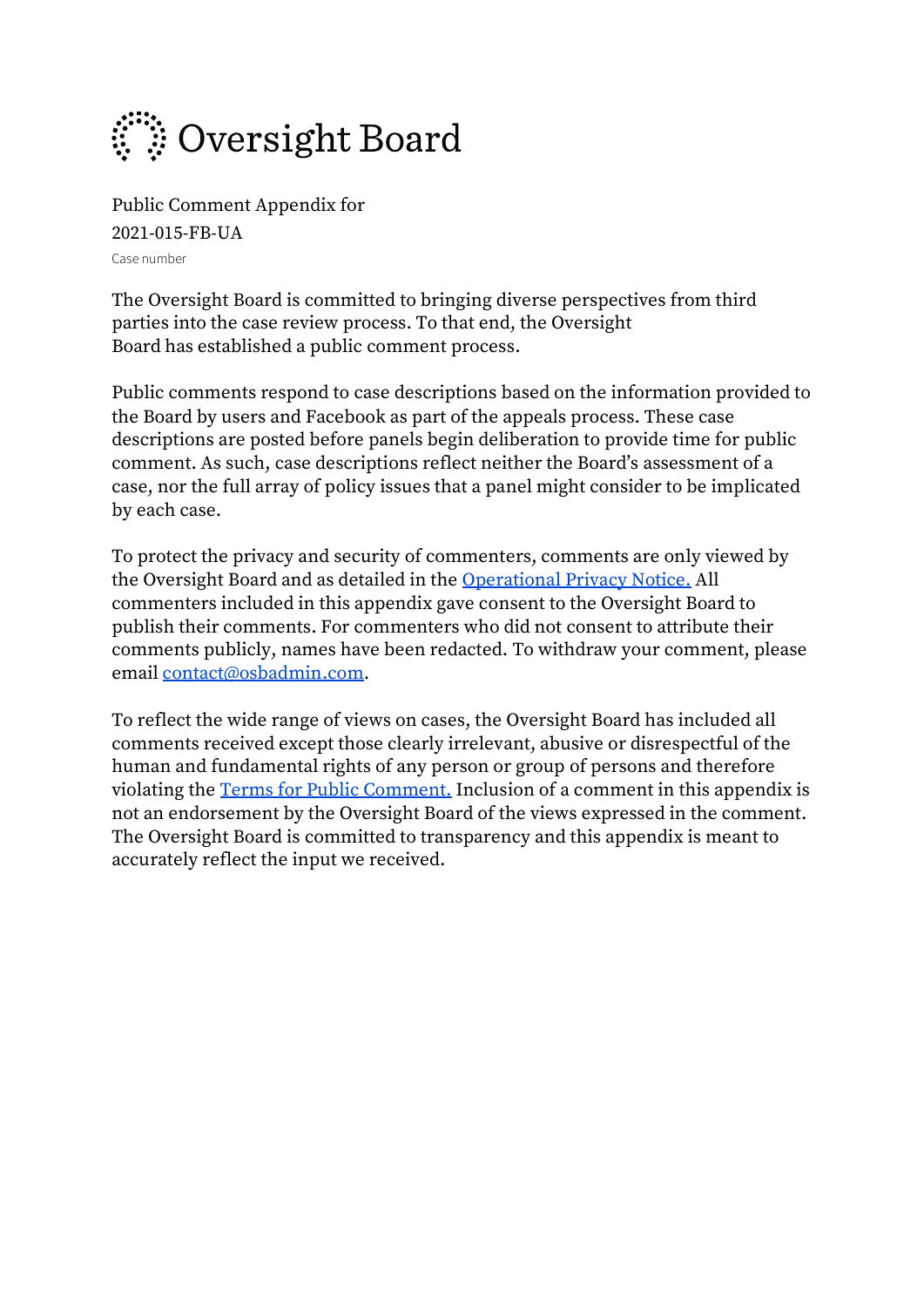

## Public Comment Appendix for 2021-015-FB-UA

Case number

#### 16

Number of Comments

## Regional Breakdown

| Asia Pacific & Oceania       | Central & South Asia | Europe                 | Latin America & Caribbean |
|------------------------------|----------------------|------------------------|---------------------------|
|                              | $\mathbf{U}$         | h                      |                           |
| Middle East and North Africa | Sub-Saharan Africa   | United States & Canada |                           |